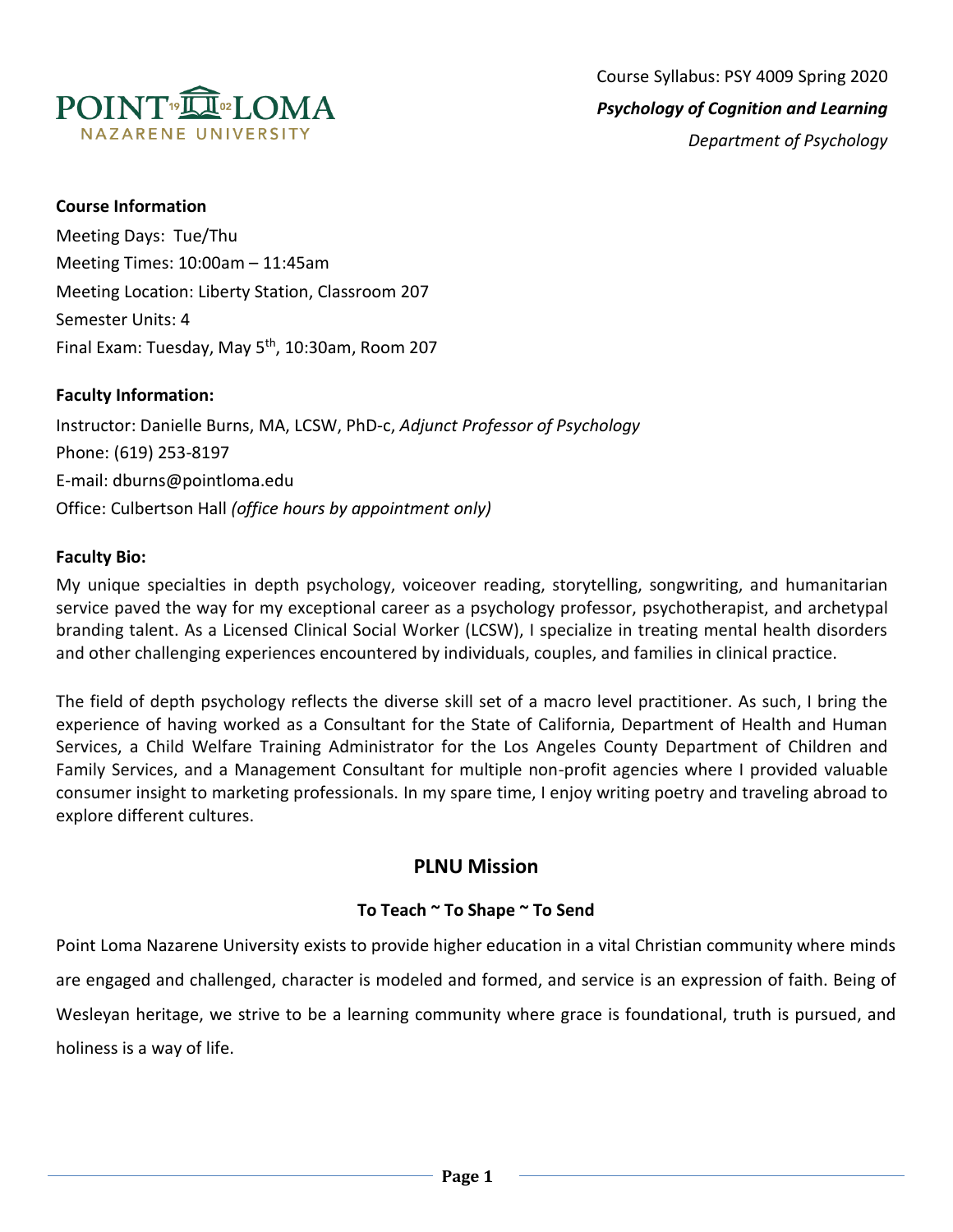Catalog Description: This course is a "study of the major theories and empirical findings in the fields of cognition and learning, as well as practical applications to human behavior. Laboratory activities may be included. Prerequisite(s): PSY 104 and PSY 390 or consent of instructor."

This course serves as an upper-level introduction to major topics in cognitive psychology. It provides an overview of topics involving perception, attention, memory, imagery, knowledge representation, categorization, problem solving, language, decision making, and reasoning. Theories dealing with the aforementioned issues are reviewed with an emphasis on current research findings and applications.

This course also increases student knowledge of the basic principles of learning and behavior. Students will become knowledgeable about how these principles of learning can be practically applied in order to affect behavior. A special emphasis is placed on the emotional context of theories of learning and their implications for applied practice. Practical applications of the theories and principles are also examined.

#### **COURSE LEARNING OUTCOMES**

Upon successful completion of this course, students will be able to:

| <b>Course Objectives</b> |                                                                                                                             |  |  |
|--------------------------|-----------------------------------------------------------------------------------------------------------------------------|--|--|
|                          | 1. Describe how mental functioning is studied from an information processing perspective                                    |  |  |
|                          | 2. Interpret and present the results and significance of published research in cognitive psychology.                        |  |  |
|                          | 3. Apply principles of cognitive psychology to mental functioning.                                                          |  |  |
|                          | 4. Discuss the historical antecedents of learning and behavior and examine their connection to modern                       |  |  |
|                          | issues.                                                                                                                     |  |  |
|                          | 5. Describe basic operant and classical conditioning procedures, and analyze the significance of both                       |  |  |
|                          | positive and aversive techniques.                                                                                           |  |  |
|                          | 6. Analyze motor learning, observational learning and other theories of learning.                                           |  |  |
|                          | 7. Apply various learning principles, techniques and research methodologies to practical situations.                        |  |  |
|                          | 8. Present information in writing, using technology, style, and professional conventions as appropriate to<br>the audience. |  |  |

#### **REQUIRED TEXTS**

Gluck, M.A., Mercado, E., & Myers, C.E. (2016). Learning and Memory: From Brain to Behavior. 3rd ed. New York, N.Y.: Worth Publishers.

Kahneman, D. (2011). Thinking, Fast and Slow. New York, N.Y.: Farrar, Straus, and Giroux.

### **COURSE SCHEDULE AND ASSIGNMENTS**

A combination of lecture, group discussion, and hands-on experiences will be implemented throughout the semester. You will be evaluated based on your engagement, knowledge, and ability to apply the material to real world situations. Lectures will highlight selected topics from the required readings and more recent developments in the field. Class discussions are intended to clarify concepts and enhance student learning.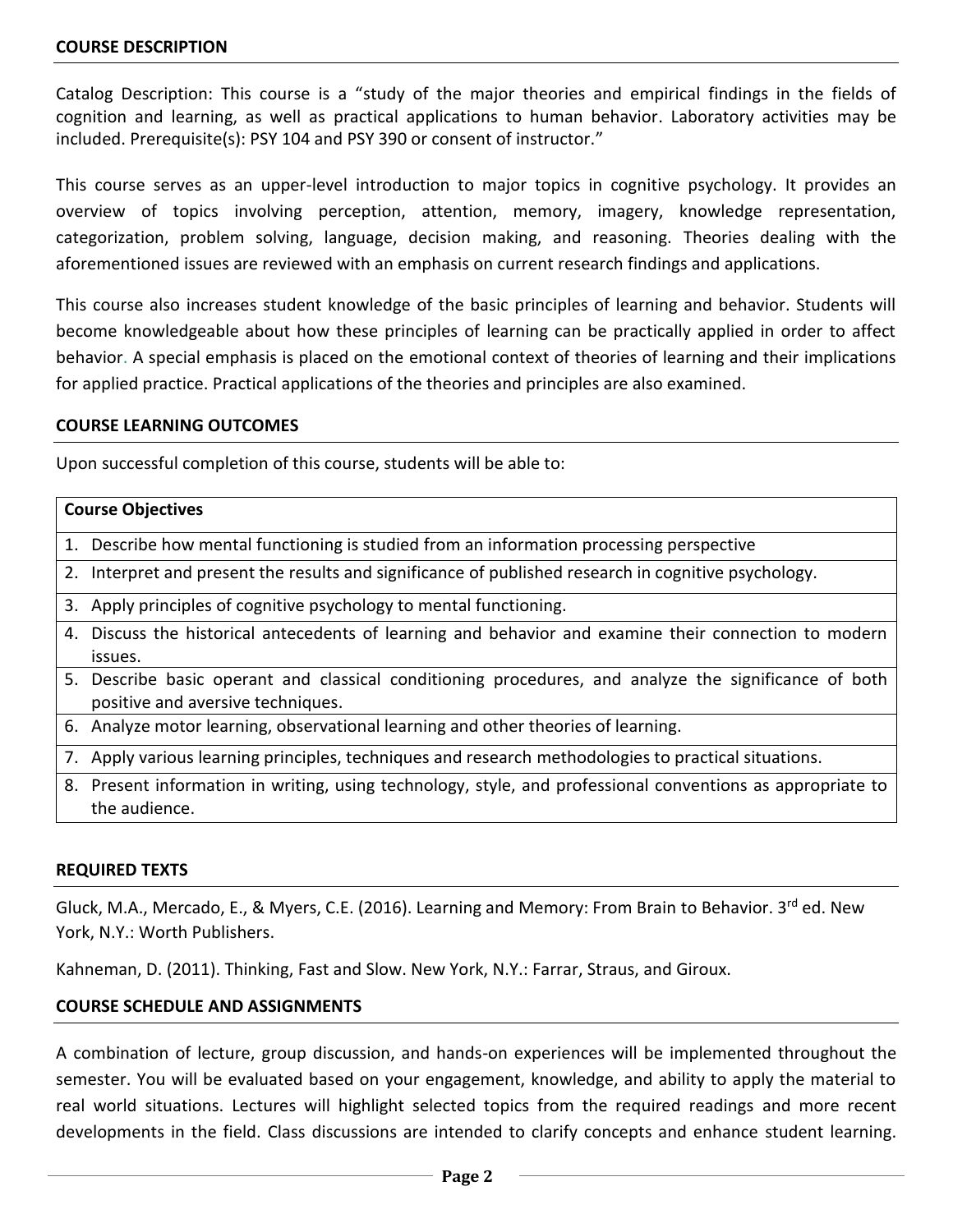Students are responsible for all required readings, whether or not discussed in class. The readings and lectures will be the primary sources of information for quizzes, exams, and papers. Quizzes are completed online and the lowest of 3 quiz scores will be dropped. Exams will consist of multiple choice, fill in the blank questions, and essay questions. The final exam will be comprehensive, but at least 20% of the questions will come from the midterm exam.

*Note: The syllabus is not a contract. The professor reserves the right to modify the syllabus to accomplish the learning objectives of the course.* 

| Week                    | <b>Lecture Topics</b>                                                                                                                                                                        | <b>Required Readings Before Class</b>                                                                                                                                                       | <b>Learning</b><br><b>Activities</b><br>and<br><b>Assignments</b> |
|-------------------------|----------------------------------------------------------------------------------------------------------------------------------------------------------------------------------------------|---------------------------------------------------------------------------------------------------------------------------------------------------------------------------------------------|-------------------------------------------------------------------|
| 1                       | Course Introduction<br>$\bullet$<br><b>Course Projects</b><br>$\bullet$<br>Overview                                                                                                          | No readings<br>$\bullet$                                                                                                                                                                    | Class begins January 14th                                         |
| 2                       | Current and historical<br>$\bullet$<br>approaches to<br>studying learning<br>Research methods in<br>$\bullet$<br>studying human and<br>animal learning                                       | Gluck, M.A., Mercado, E., & Myers, C.E. (2016)<br>Chapter 1: The psychology of learning and<br>$\bullet$<br>memory<br>Chapter 12: Development and aging<br>$\bullet$                        |                                                                   |
| 3                       | Reflexes and<br>$\bullet$<br>habituation<br><b>Classical conditioning</b><br>$\bullet$<br>Association and<br>$\bullet$<br>learning<br><b>Classical conditioning</b><br>$\bullet$<br>research | Gluck, M.A., Mercado, E., & Myers, C.E. (2016)<br>Chapter 3: Habituation, sensitization, and<br>familiarization<br>Chapter 4: Classical conditioning<br>$\bullet$                           | <b>Online Quiz</b><br>Worth 25 points                             |
| 4                       | Operant conditioning<br>$\bullet$<br>Reinforcement<br>$\bullet$<br>schedules<br>Avoidance and<br>$\bullet$<br>punishment                                                                     | Gluck, M.A., Mercado, E., & Myers, C.E. (2016)<br>Chapter 5: Operant conditioning<br>$\bullet$<br>Chapter 6: Generalization, discrimination<br>$\bullet$<br>learning, and concept formation | Spiritual Renewal Week                                            |
| 5                       | Motor skill learning<br>$\bullet$                                                                                                                                                            | Gluck, M.A., Mercado, E., & Myers, C.E. (2016)<br>Chapter 8: Skill memory<br>$\bullet$                                                                                                      | <b>Online Quiz</b><br>Worth 25 points                             |
| 6                       | Emotion and fear<br>$\bullet$<br>responses<br>Learned helplessness<br>$\bullet$<br>Memory for<br>emotional events                                                                            | Gluck, M.A., Mercado, E., & Myers, C.E. (2016)<br>Chapter 10: Emotional influences on<br>$\bullet$<br>learning and memory                                                                   |                                                                   |
| $\overline{\mathbf{z}}$ | Flight/flight reactions<br>$\bullet$<br>Active defensive<br>modes of functioning                                                                                                             | Roelofs, K. (2017)<br>Freeze for action: neurobiological<br>mechanisms in animal and human freezing                                                                                         |                                                                   |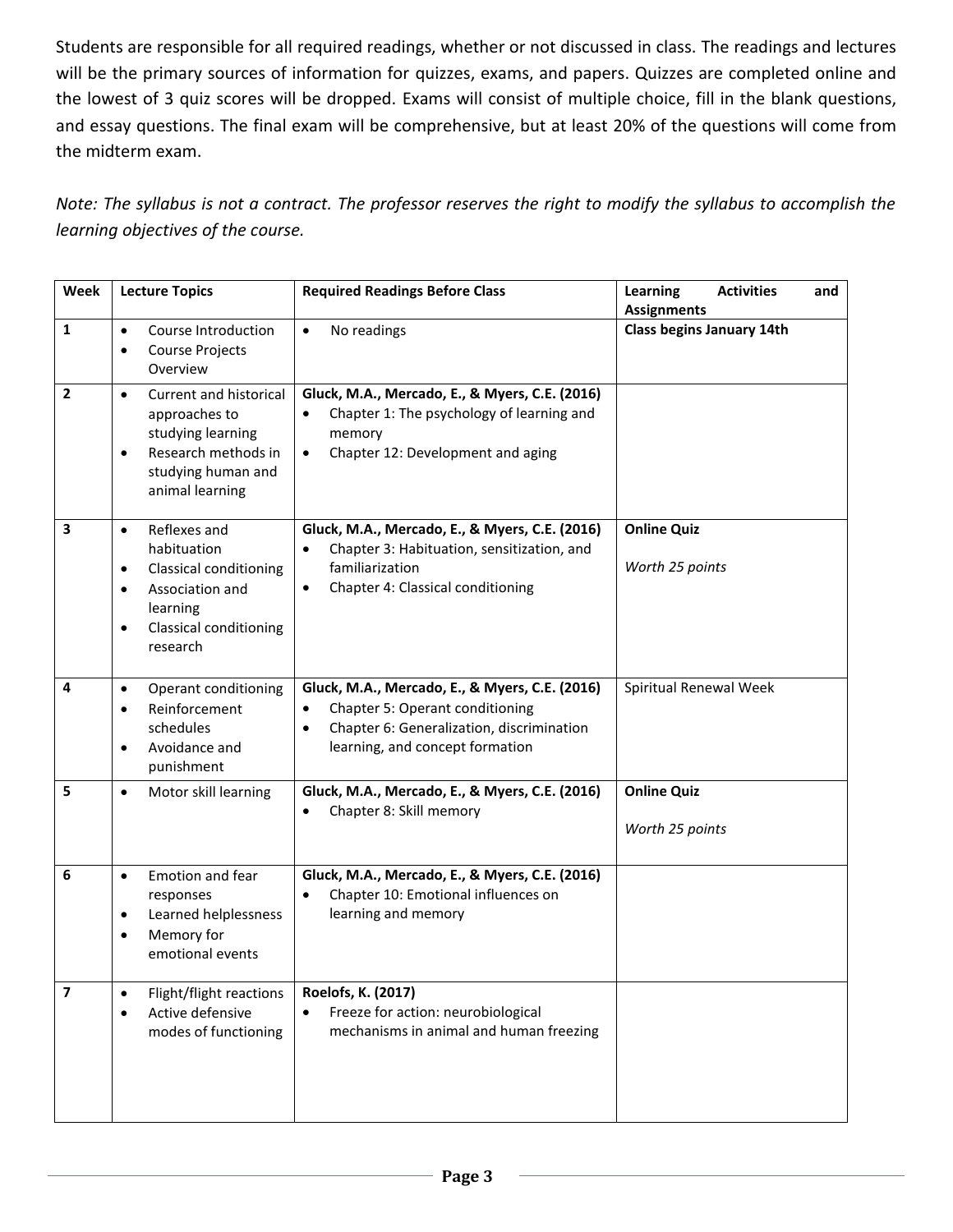| 8                                                                                                           | Mid-Semester review<br>$\bullet$                                                                     | No Readings<br>$\bullet$                                                                                                                                                 | <b>Midterm Exam March 5th</b>                                    |  |
|-------------------------------------------------------------------------------------------------------------|------------------------------------------------------------------------------------------------------|--------------------------------------------------------------------------------------------------------------------------------------------------------------------------|------------------------------------------------------------------|--|
|                                                                                                             |                                                                                                      |                                                                                                                                                                          | (covers weeks 2-8)                                               |  |
|                                                                                                             |                                                                                                      |                                                                                                                                                                          | Worth 80 points                                                  |  |
| Spring Break: March 9 <sup>th</sup> through 13 <sup>th</sup> (No Classes)                                   |                                                                                                      |                                                                                                                                                                          |                                                                  |  |
| 9                                                                                                           | <b>False Memory</b><br>$\bullet$<br>Memory<br>$\bullet$<br>Consolidation and<br>Reconsolidation      | Gluck, M.A., Mercado, E., & Myers, C.E. (2016)<br>Chapter 2: The neuroscience of learning<br>and memory<br>Chapter 7: Episodic and semantic memory<br>$\bullet$          | <b>Mid-Semester Grades</b><br><b>Distributed</b>                 |  |
| 10                                                                                                          | Cognitive<br>$\bullet$<br>neuroscience<br>Perception<br>Selected, Divided,<br>and Visual Attention   | Gluck, M.A., Mercado, E., & Myers, C.E. (2016)<br>Chapter 9: Working memory and cognitive<br>$\bullet$<br>control<br>Chapter 11: Social learning and memory<br>$\bullet$ | <b>Online Quiz</b><br>Worth 25 points                            |  |
| 11                                                                                                          | <b>Cognitive Operations</b><br>$\bullet$<br>Systems 1 and 2<br>$\bullet$                             | <b>Kahneman, D. (2011)</b><br>Text Kahneman pp. 19-105<br>$\bullet$                                                                                                      |                                                                  |  |
| $12 \overline{ }$                                                                                           | Cognition, Heuristics,<br>$\bullet$<br>and Biases                                                    | <b>Kahneman, D. (2011)</b><br>Text Kahneman pp. 109 - 195<br>$\bullet$                                                                                                   | No class Tuesday, April 9th                                      |  |
| 13                                                                                                          | Cognition and<br>$\bullet$<br>Overconfidence                                                         | Kahneman, D. (2011)<br>Text Kahneman pp. 199 - 265                                                                                                                       | Written Assignment: Research<br><b>Paper and Policy Proposal</b> |  |
|                                                                                                             |                                                                                                      |                                                                                                                                                                          | Due April 16th                                                   |  |
|                                                                                                             |                                                                                                      |                                                                                                                                                                          | Worth 80 points                                                  |  |
| 14                                                                                                          | Cognition and<br>Choices                                                                             | <b>Kahneman, D. (2011)</b><br>• Text Kahneman pp. 269 - 362                                                                                                              |                                                                  |  |
| 15                                                                                                          | Cognition and Life<br>$\bullet$<br>Experience<br><b>Cumulative Course</b><br>$\bullet$<br>Reflection | <b>Kahneman, D. (2011)</b><br>Text Kahneman pp. 377 - 418                                                                                                                |                                                                  |  |
| Final Exam: Tuesday, May 5 <sup>th</sup> , 10:30am, Rom 207<br>(covers weeks $2 - 15$ )<br>Worth 100 points |                                                                                                      |                                                                                                                                                                          |                                                                  |  |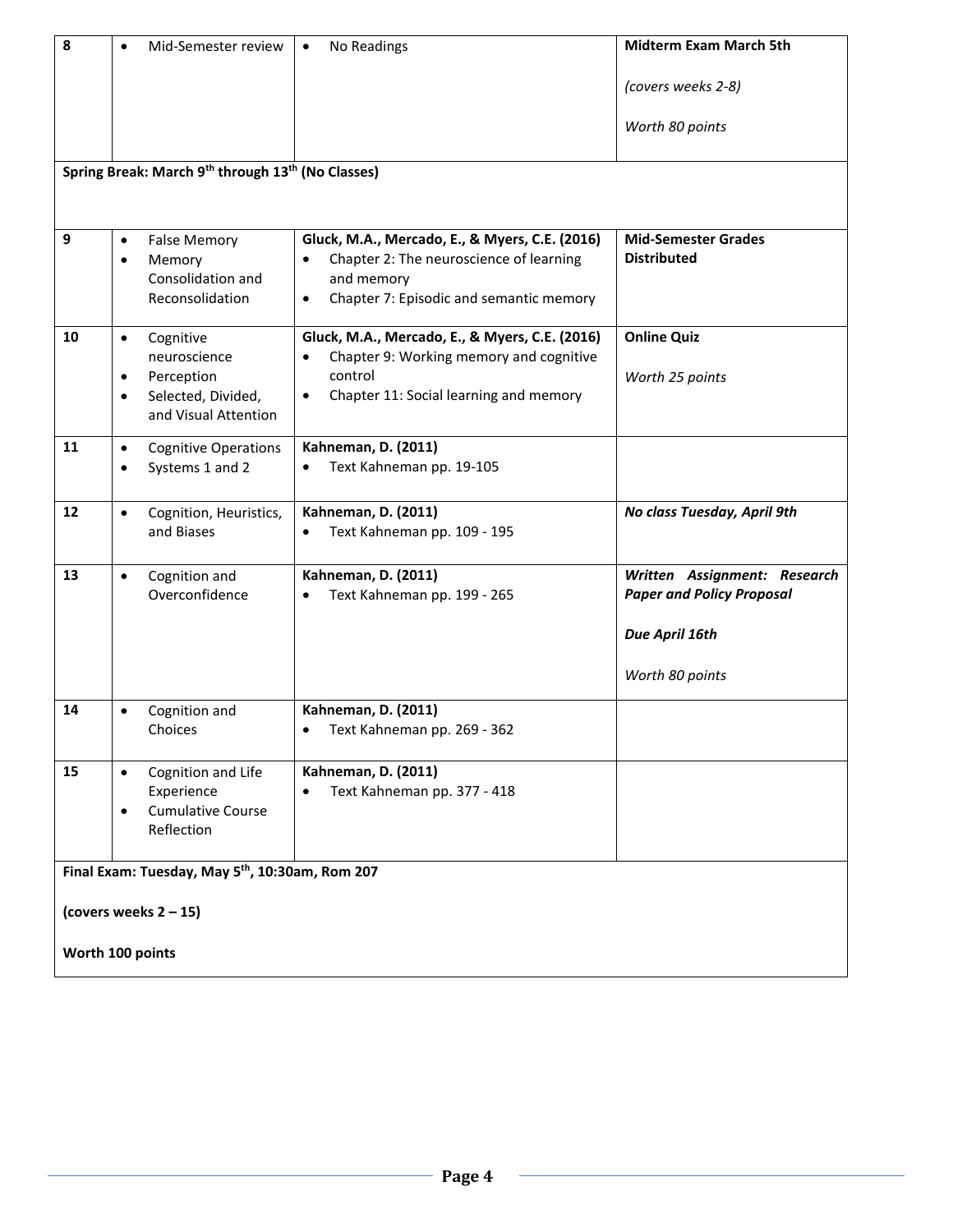#### **ASSESSMENT AND GRADING**

| A     | $100 - 93$   |
|-------|--------------|
| A-    | $92 - 90$    |
| $B+$  | $89 - 88$    |
| В     | $87 - 83$    |
| В-    | $82 - 80$    |
| $C+$  | $79 - 78$    |
| C     | $77 - 73$    |
| $C -$ | $72 - 70$    |
| D+    | $69 - 68$    |
| D     | $67 - 63$    |
| D-    | $62 - 60$    |
| F     | 59 and below |

*Grading Scale Grading Requirements*

| <b>Online Quizzes</b> | 50  |
|-----------------------|-----|
| Written Assignment    | 80  |
| Midterm Exam          | 80  |
| Final Exam            | 100 |
| Total:                | 310 |

| Quizzes            | 15%  |
|--------------------|------|
| Written Assignment | 20%  |
| Midterm Exam       | 20%  |
| Final Exam         | 25%  |
| Attendance         | 20%  |
| Total:             | 100% |

#### **WRITTEN ASSIGNMENT**

There is one written assignment worth 80 points. Write 7-8 pages in Word format. Include introductory and concluding paragraphs, a title page, and a references page. Place the title, paper topic, and your name on the top of the first page. Use 8  $\frac{1}{2}$  by 11 paper, typewritten, on one side only. Use double spacing and one-inch margins. Write the paper as if a friend or relative that knew nothing about psychology were to read it. Apply APA standards to citation of sources. **Submit your paper in class on the due date**. The grading rubric will be provided and reviewed in lecture material.

#### **Written Assignment: Research Paper and Policy Proposal – Due April 16, 2020:**

#### **Instructions:**

**A***.* The U.S. legal system places a lot of importance on eyewitness memory. Most people would report that they can accurately convey what they saw in a particular situation. However, these ideas are not supported by research. Instead, research shows that memory is quite malleable and is affected by many factors. This research demonstrates time and again that people do not remember exactly what they experienced.

You are an expert in false memories, and a local district attorney has requested your expertise on the following case:

*On Tuesday January 8, 2019, a bank was robbed in San Diego, California. It was just after opening time, 9.04 a.m., and there were barely any customers, when a car parked in the side parking lot of the bank. Two men came out of the car and walked to the entrance. Both wore dark clothing. Upon entering the bank, they held out their guns and asked for the manager. When the manager identified herself, the shorter of the two*  robbers ordered her to open the safe. Meanwhile, the other robber, a tall and burley man walked around *holding his gun in his outstretched arm threatening the remaining employees and customers. The manager*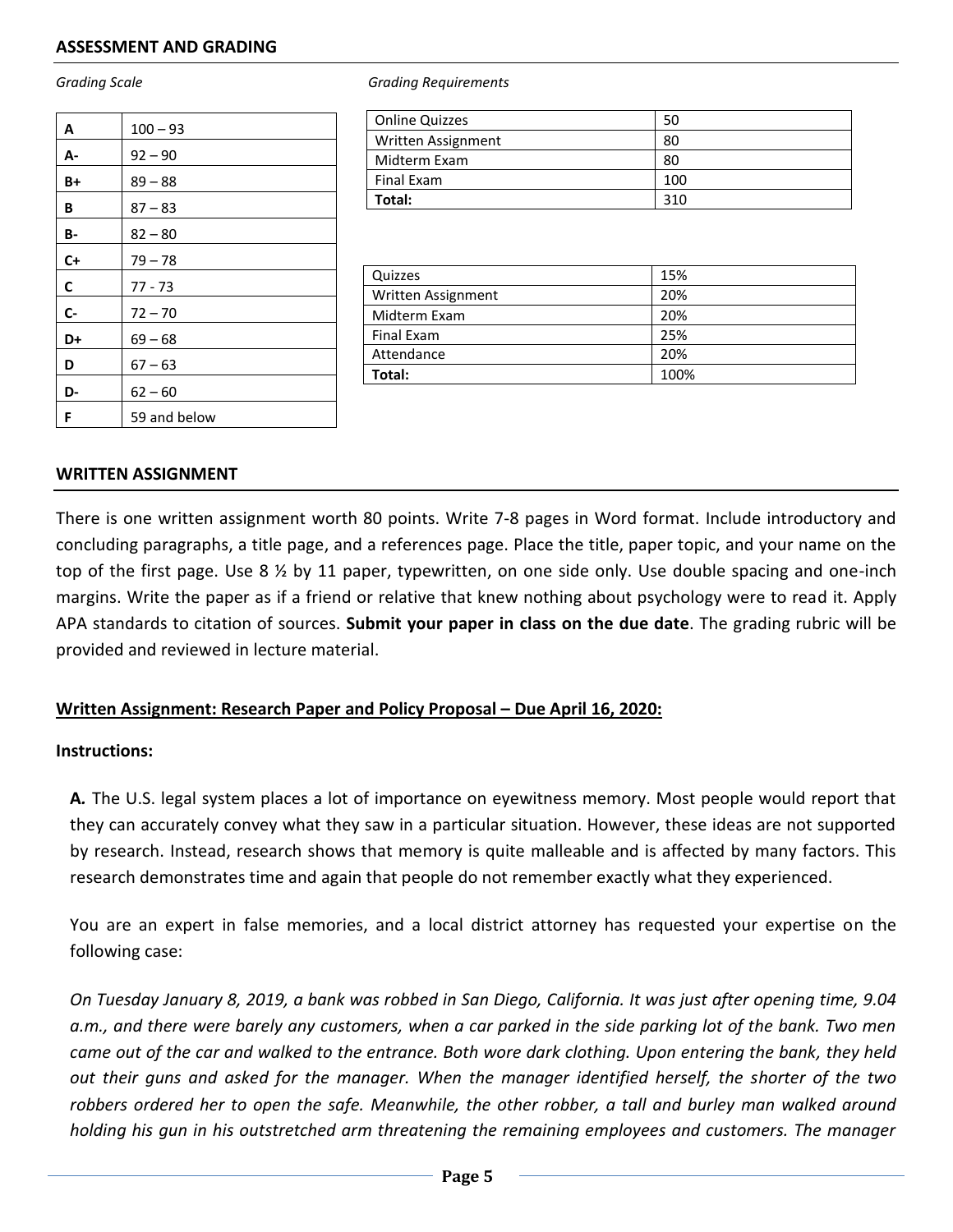*cooperated by opening the safe. The shorter robber collected all the money and valuables from the safe. After 5 minutes, the taller robber asked if his companion was ready to go. When he was, the two men ran back to their car, and drove away.*

The district attorney asked that you create a white paper about false memory and how it might influence this case. Specially, he asked that you address the following:

- Describe false memory and false memory experiments. Use lecture and research material to demonstrate and illustrate false memory experiments, special distracters, normal distracters.
- Describe at least one research study from a peer reviewed journal that investigated how eye-witness memory can be affected by false memories.
- Explain how false memory might influence this particular case. Use specifics from the description of the case and research to support your answer.
- Using evidence from the case and outside research, justify why eye-witness testimonies should or should not carry weight in criminal proceedings.
- Discuss any procedures which can increase or reduce the occurrence of false memories when reporting eye-witness events.

Remember, your research paper is designed to help the jury understand false memory and how it might influence the eye-witness testimony of this case. The document you construct will serve as a legally binding document in the case.

**B.** Next, write a policy proposal to recommend a solution for the above issue. *Note: This is not an opinion/position paper. Your conclusions will be based on the scientific research you uncover.*

## **Use the following outline present the proposal:**

## **Introduction**

In the introduction, you should set-up the purpose for the policy proposal, provide a bit of background on the topic, and present your thesis.

## **Recommendations**

Now that you have researched a variety of studies and compiled the information together to create a recommendation for policy makers.

- Step 1: In a one-page summary, compare and contrast the results of the various studies regarding eyewitness memory.
- Step 2: Using the research you uncovered, develop and explain particular recommendations for policy makers. All your recommendations must be supported by the research findings.
- Step 3: Based on the gaps in current research, describe the variables, populations, situations you would like to see future research address.

## **Conclusion**

Summarize your conclusions. Convince the reader to support your policy proposal and to examine the chosen issue more closely.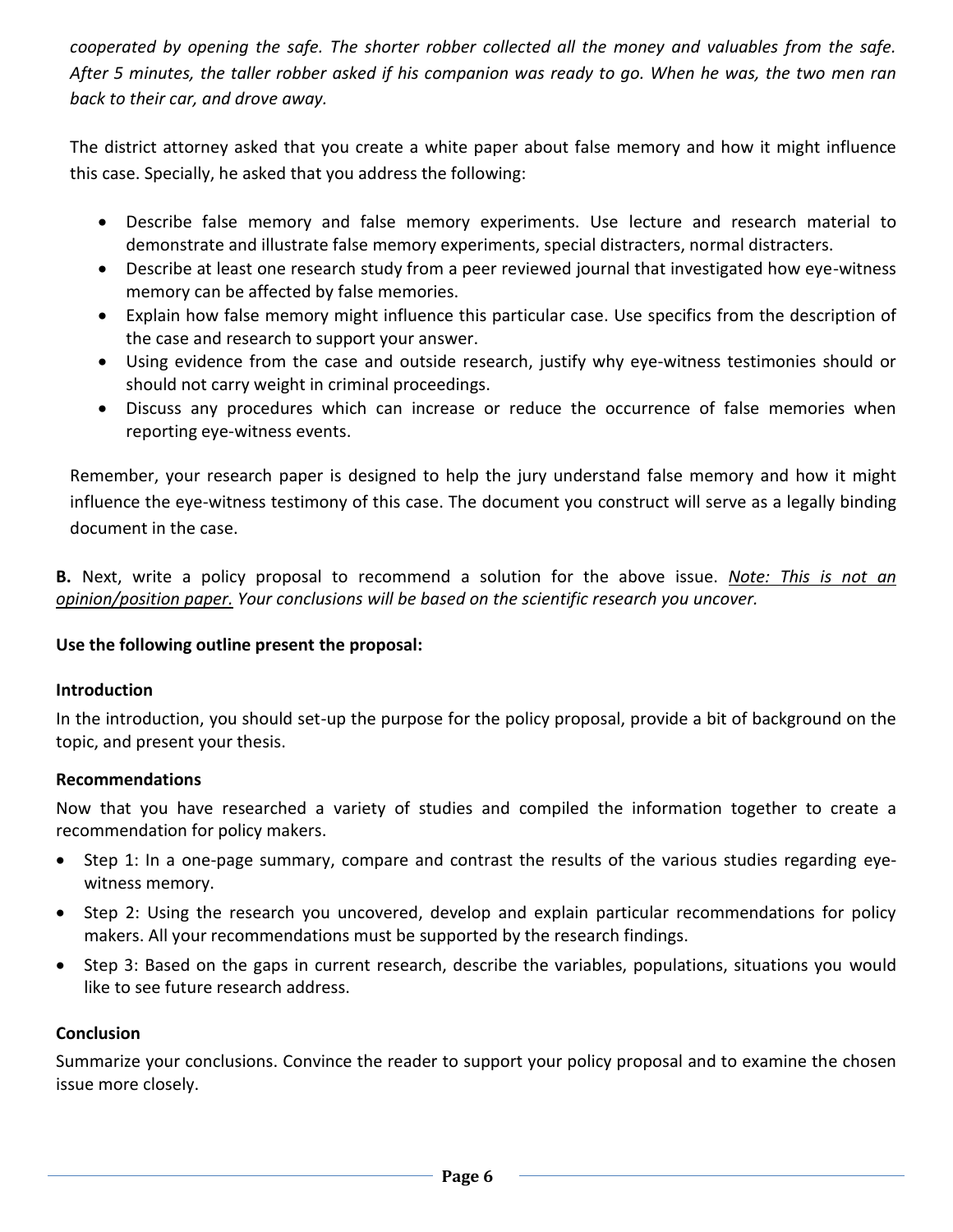## **ACADEMIC INTEGRITY AND BEHAVIORAL EXPECTATIONS**

This class will be conducted in accordance with the college student code of conduct and basic standards of academic honesty. It goes without saying that any forms of cheating, plagiarism, or other forms of academic dishonesty are not acceptable and will severely impact your grade and any future letters of recommendation. Is it really worth it? Part of my job is to help create a positive learning community. If you repeatedly have a negative impact on that community, I reserve the right to lower your final grade by one letter grade. Ultimately, everyone has to choose whether they will contribute or break down community, and I invite you to be a contributor.

I strongly recommend not using laptops in class. The reasons are three-fold: 1. It is hard to not check other things, which impairs your learning. You most likely are not aware of the impairment, but the research is quite clear. <https://www.tandfonline.com/doi/full/10.1080/01443410.2018.1489046>

2. Even if it doesn't impair your learning, it impairs others learning. <http://www.sciencedirect.com/science/article/pii/S0360131512002254>

3. You write more but learn less. Writing your notes creates synthesis which increases your learning. [http://pss.sagepub.com/content/early/2014/04/22/0956797614524581.abstrac t](http://pss.sagepub.com/content/early/2014/04/22/0956797614524581.abstrac%20t) [http://chronicle.com/blogs/linguafranca/2014/08/25/why-im-asking-you-not-touse](http://chronicle.com/blogs/linguafranca/2014/08/25/why-im-asking-you-not-touse-laptops/?cid=at&utm_source=at&utm_medium=en%20)[laptops/?cid=at&utm\\_source=at&utm\\_medium=en](http://chronicle.com/blogs/linguafranca/2014/08/25/why-im-asking-you-not-touse-laptops/?cid=at&utm_source=at&utm_medium=en%20)

Summary of APA Writing Style. A summary of the Publication Manual of the American Psychological Association (5th edition).<http://www.uwsp.edu/psych/apa4b.htm>

## **INCOMPLETES AND LATE ASSIGNMENTS**

All assignments are to be submitted/turned in by the beginning of the class session when they are dueincluding assignments posted in Canvas. Papers will lose 10% for each week they are late. No papers will be accepted after the last day of instruction (i.e. nothing is accepted in finals week). Incompletes will only be assigned in extremely unusual circumstances.

### **FINAL EXAMINATION POLICY**

Successful completion of this class requires taking the final examination **on its scheduled day**. The final examination schedule is posted on the [Class Schedules](http://www.pointloma.edu/experience/academics/class-schedules) site. No requests for early examinations or alternative days will be approved.

### **PLNU COPYRIGHT POLICY**

Point Loma Nazarene University, as a non-profit educational institution, is entitled by law to use materials protected by the US Copyright Act for classroom education. Any use of those materials outside the class may violate the law.

### **PLNU ACADEMIC HONESTY POLICY**

Students should demonstrate academic honesty by doing original work and by giving appropriate credit to the ideas of others. Academic dishonesty is the act of presenting information, ideas, and/or concepts as one's own when in reality they are the results of another person's creativity and effort. A faculty member who believes a situation involving academic dishonesty has been detected may assign a failing grade for that assignment or examination, or, depending on the seriousness of the offense, for the course. Faculty should follow and